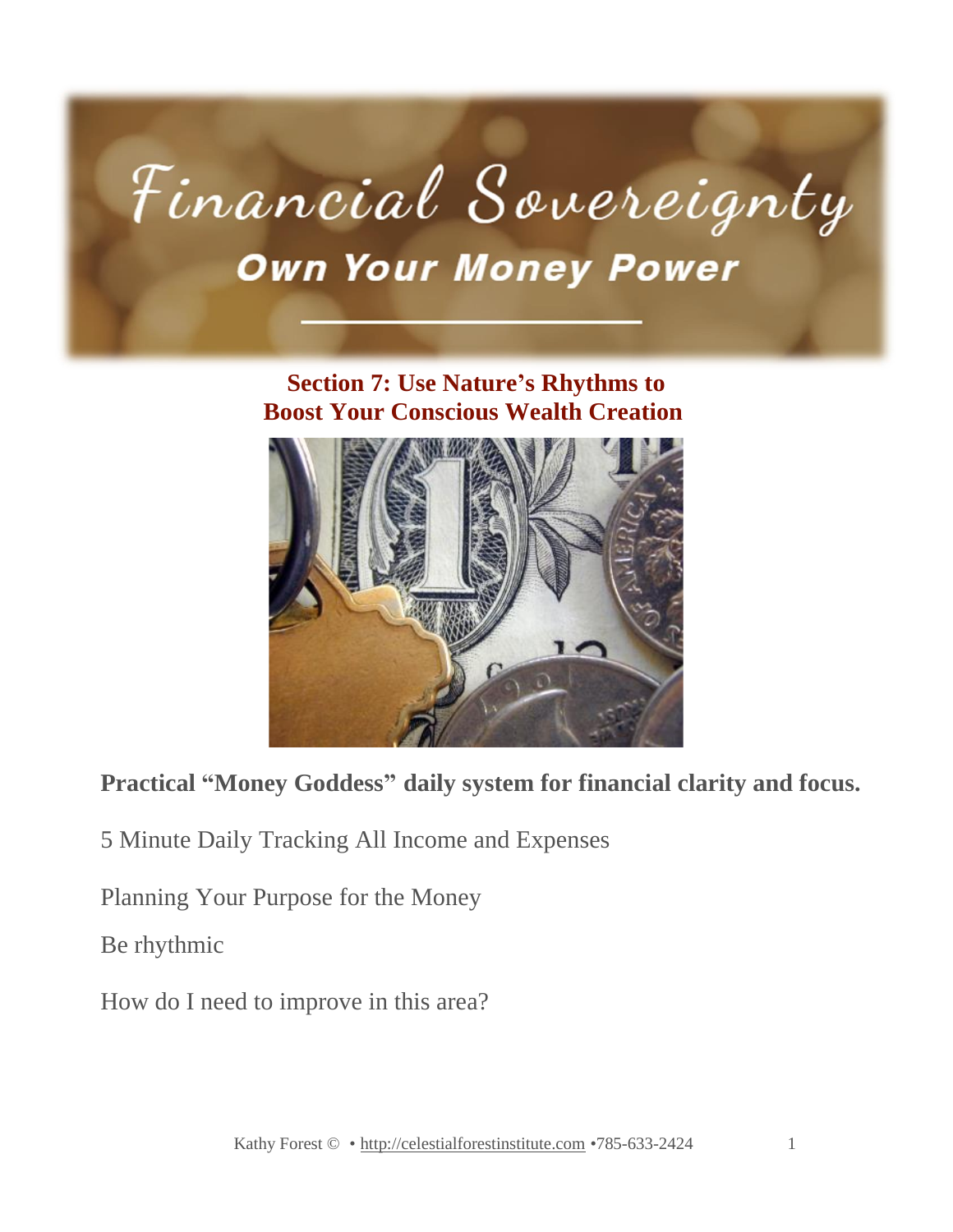### **Turn up your "Money Set Point" and start consciously creating wealth.**



1) Make Clear Decisions. Decide how much money you want to make and by when.

How do I need to be clearer about what I truly choose to generate, save, and invest, and instead of going on default with how much I "think" I can create?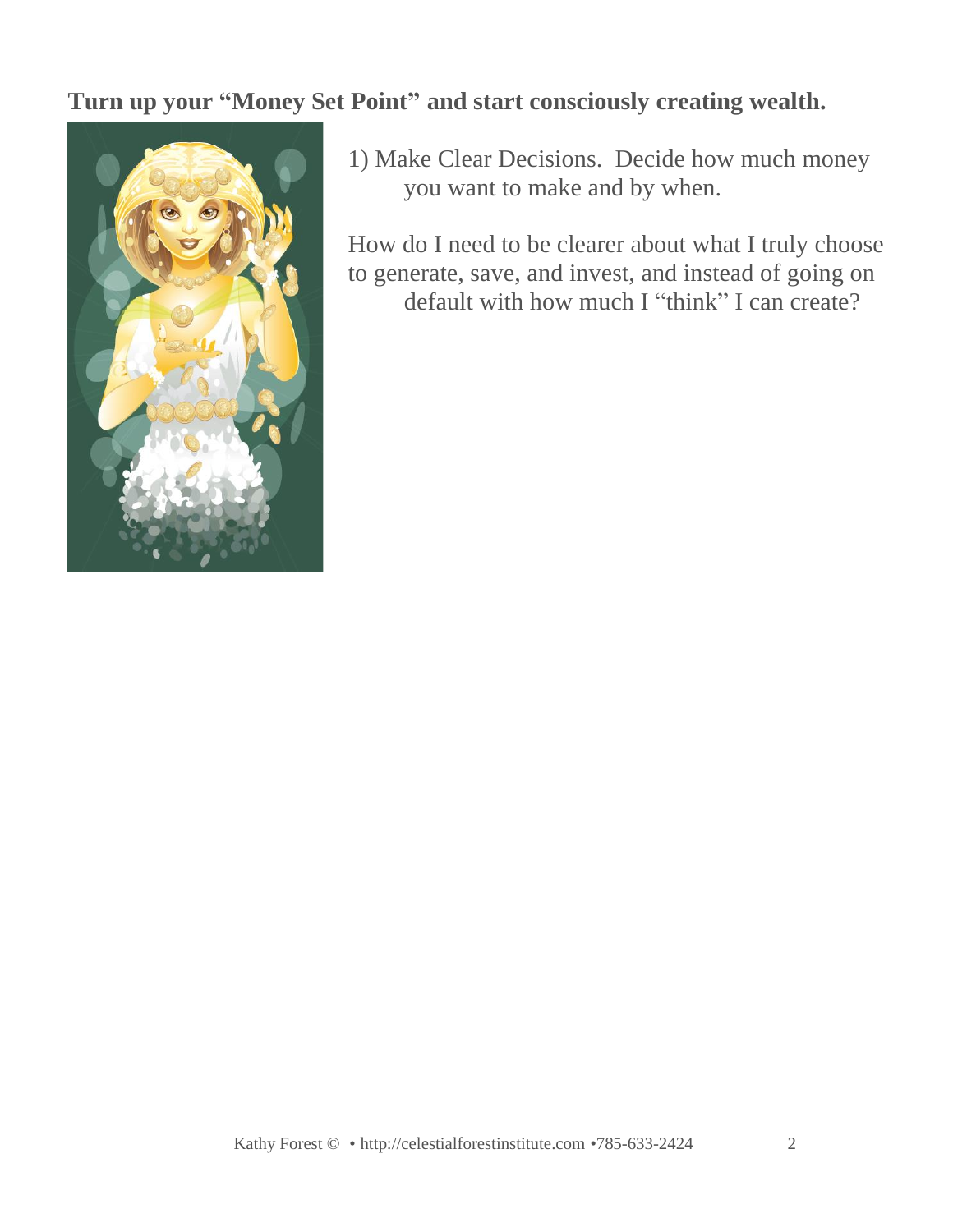2) Make Money a Priority and Focus on Income

If you want to create more money you have to make it a priority! Energy flows where attention goes.

Do I make generating income enough of a priority?

*"And not to worry, making money a priority won't turn you into a greedy person. What it WILL do is support you in creating the spiritual and financial richness you've been longing for." -* Kendall Summerhawk

3) Give Yourself Full Permission to be Financially Successful

Have I given myself full permission to be financially successful?

4) Release Perfectionism

Imperfect action beats perfect inaction every time!

Where have you been stopping yourself financially because you are not perfect?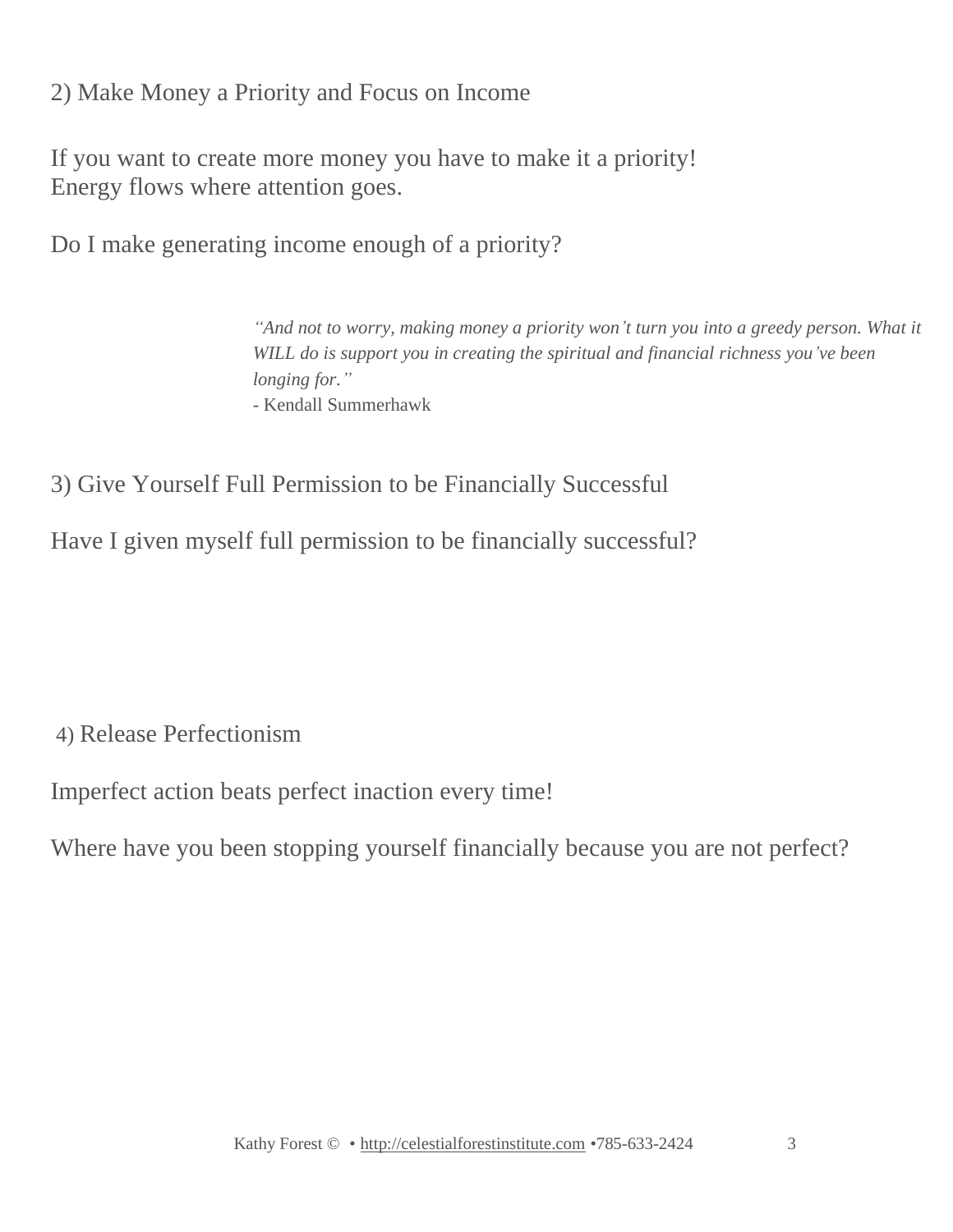5) Ground each day in GRATITUDE!

In what ways do I need to focus more fully in gratitude each day?

6) Make Your Buying Decisions not from fear of spending -- make them from a clear place of Power of Choice

Watch this carefully because fear is tricky and it can hide beneath the surface.

 you can't afford something and find a way to create it. Also, clearly decide if you want something or not. If you do, then stop saying

 $I$ nsights:  $\overline{I}$ Insights:

7) Consistently ask yourself what would a woman standing in her "Money Goddess Power"do? What would you attempt to do if you knew you could not fail?

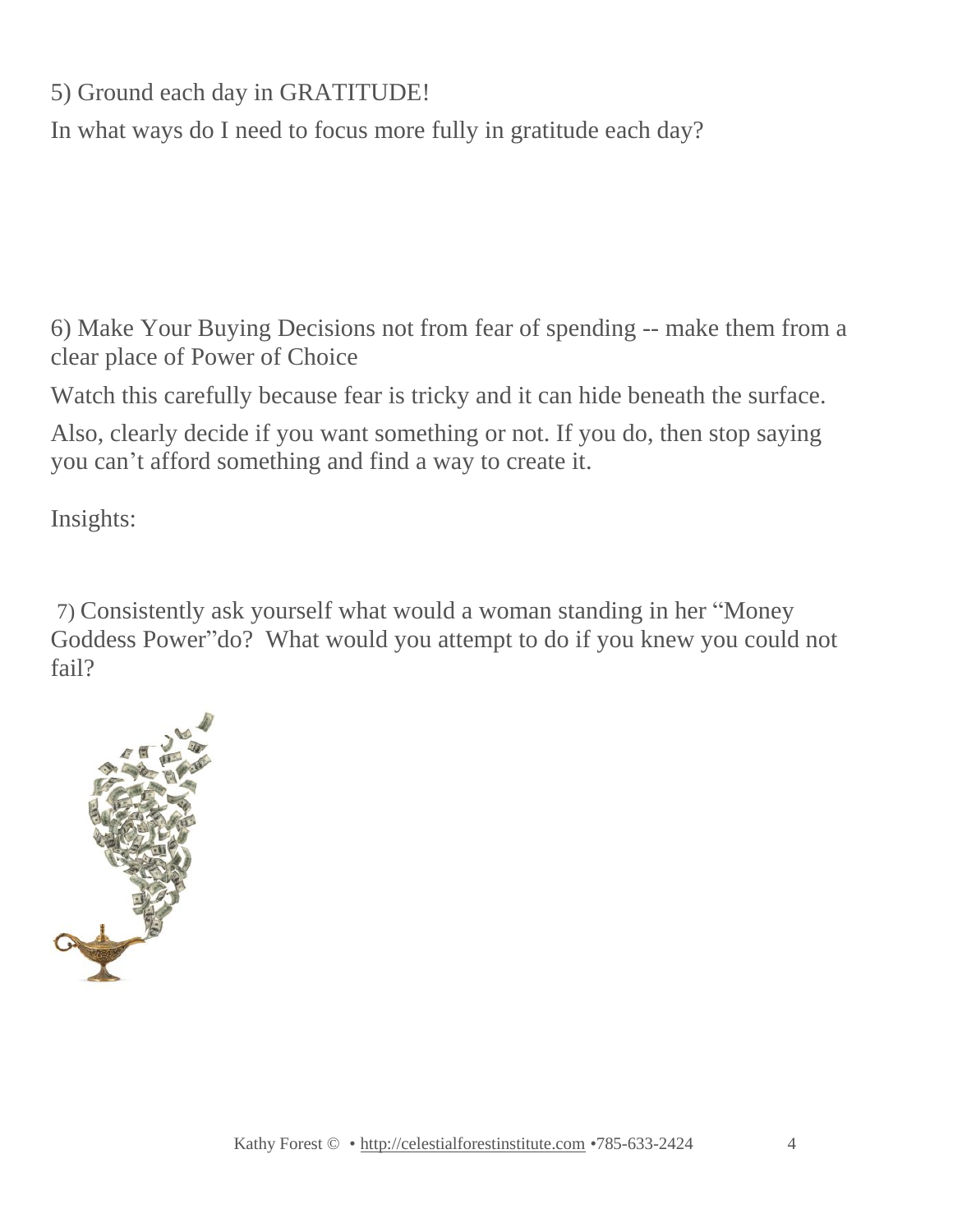8) Honor the Art of Practice: Be supportive of yourself as you practice standing in your feminine financial power. You wouldn't try to become a professional ballet dancer with one lesson.

In what ways do you need to practice your money dancing skills?

 9) Deepen the Ways You Honor and Value Your Assets, Skills, and Talents In what ways do I need to more fully honor and value my assets, skills, and talents?

10) Anytime you want business or financial clarity, do it the Divine Feminine way and spend time in silence, in nature, and/or dancing. Rest, honor your body, rejuvenate, take good care of yourself.

Do I need more self-care and time in nature?

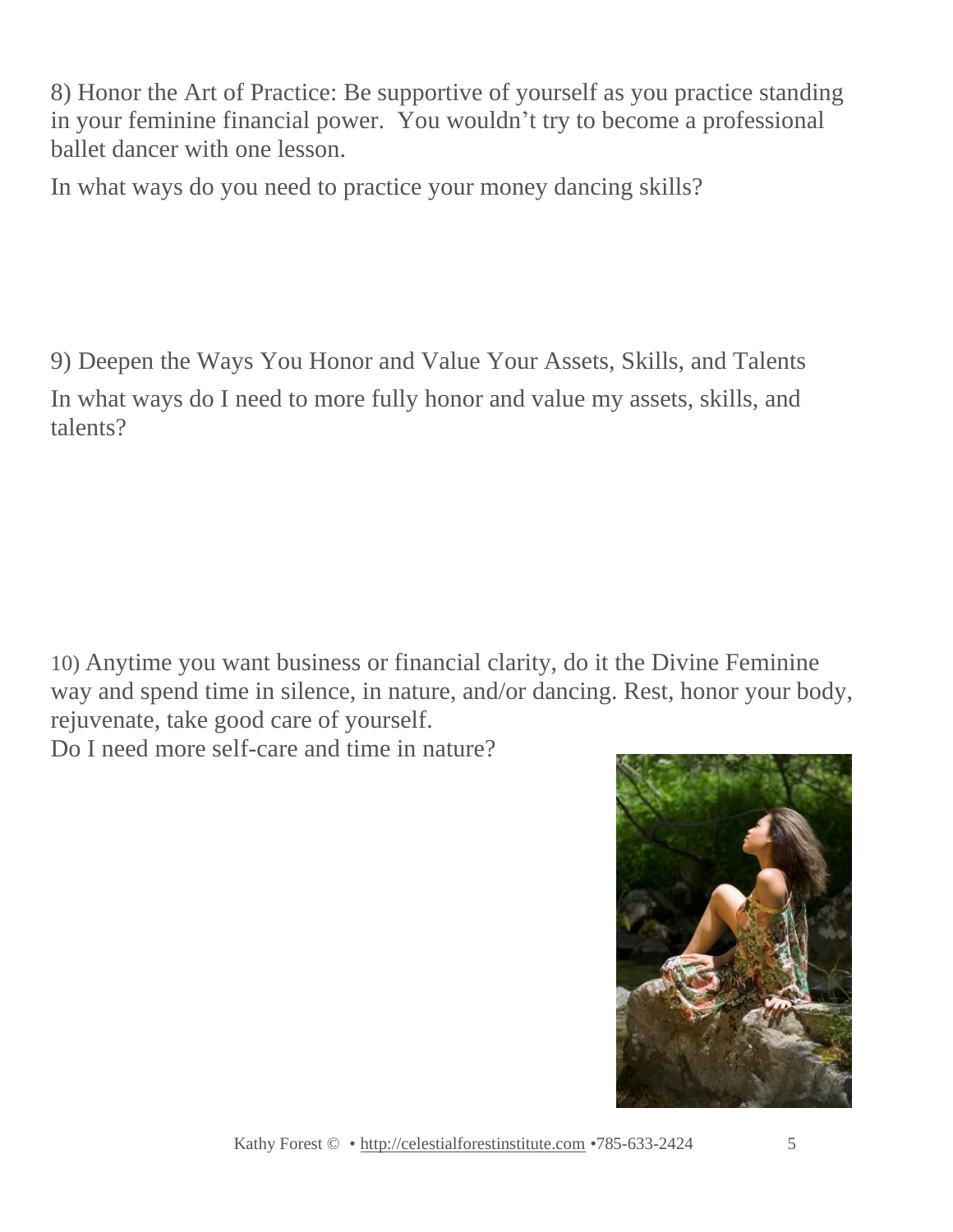*"Once you commit to change, everything in your life that does not work about money will arise. Your old patterns will try to make their last claim on you. Stay committed to your transformation, it occurs in layers.*

*Changing your relationship to money is a big step. Many people never get conscious around money. Fear gets in their way and keeps them stuck. Getting conscious is hard work, but it is the only path to having the money life you really want.*

*You have chosen to take a leap of faith. Faith in your ability to create your own future. Faith that you can look at what you don't want to see and choose again. Faith that you know how to take care of yourself. Faith that you are enough.*

*For money isn't just money. It may represent how you keep score, how you measure your self-esteem, or how secure you feel. By becoming more conscious and choosing your future, you create a new money foundation"* - Mackey Miriam McNeill, *The Intersection of Joy and Money*

#### **Step-by-step how to apply the rhythms of Nature to your personal, professional, and business financial creation.**

1) Use a creation journal. See <http://lisa-michaels.com/video> for complete instructions on how to utilize creation journaling.

- 2) Actively align and utilize the New Moon each month for the most powerful energetic boosts to rhythmically feed your creations.
- 3) Re-energize every full moon and Wheel of the Year point.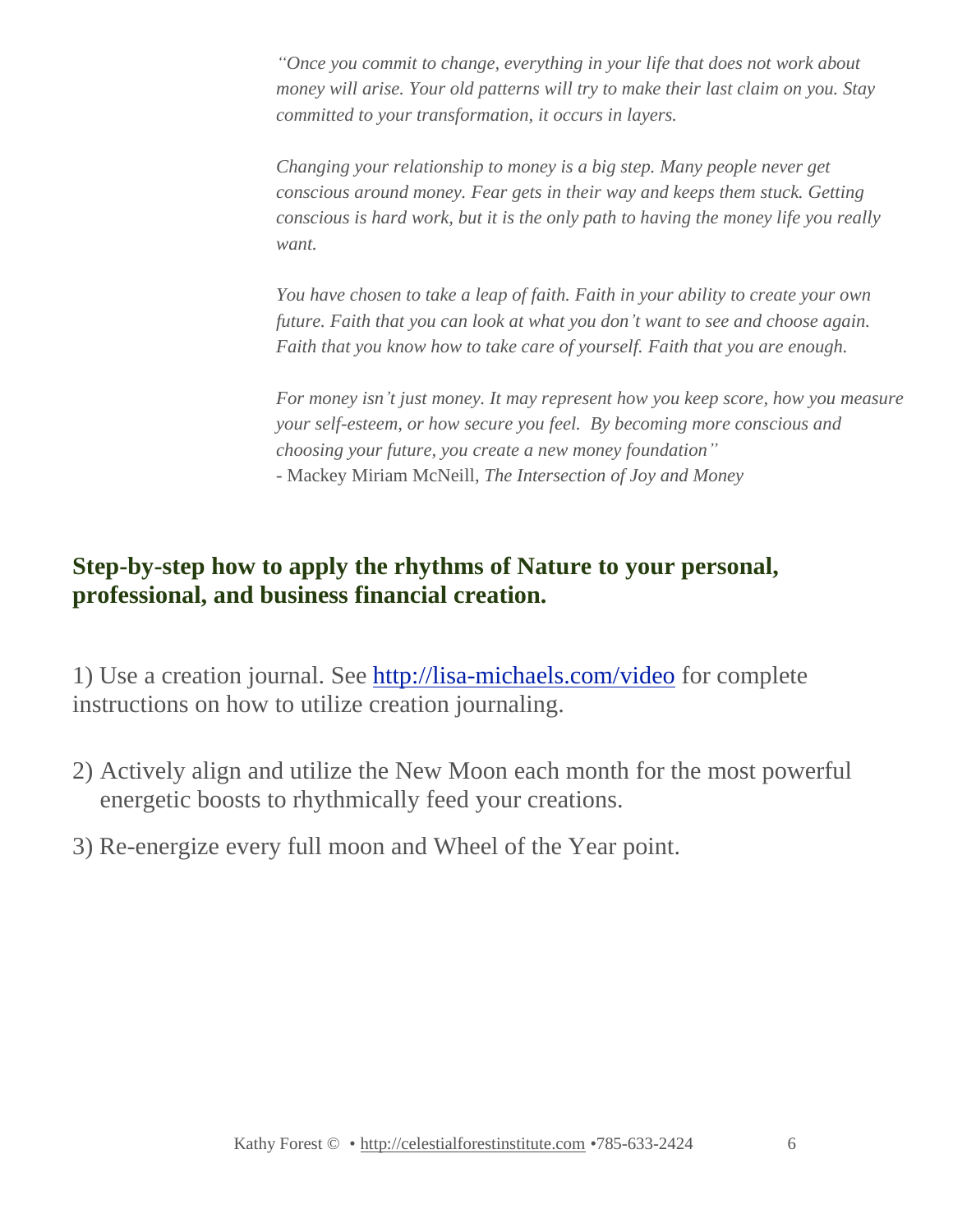